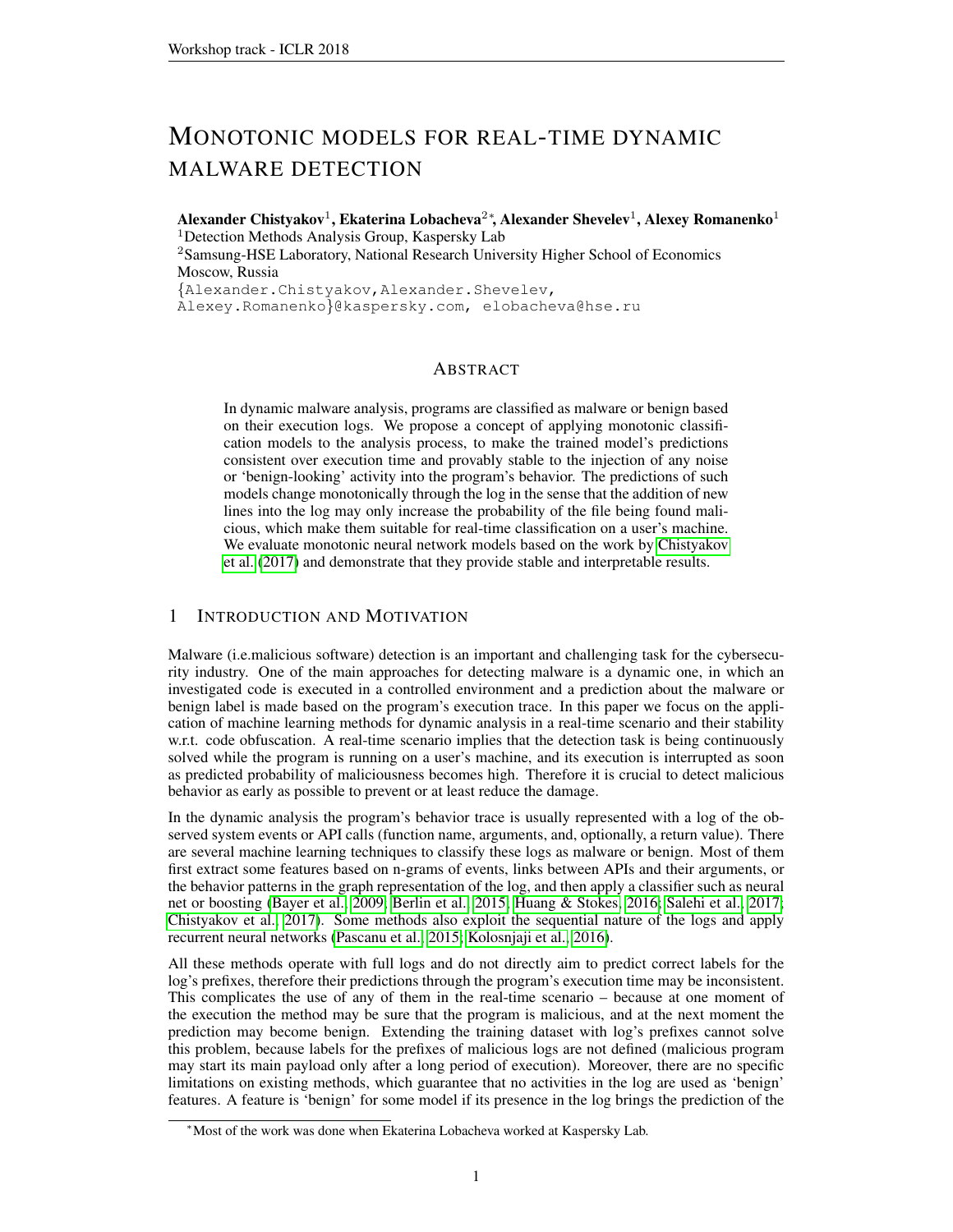model closer to benign. Such features should not be employed in the malware detection because they may be easily used to construct adversarial examples. For example, if starting a process from a standard directory is the 'benign' feature for the detector, then a malicious program can deceive the model by starting several processes from that directory in addition to its usual functionality.

In this paper, we propose to modify the dynamic detection techniques by making both feature extraction and classification monotonic in the sense that the addition of new lines into the log may only increase the probability of the file being found malicious. This condition results in the monotonically increasing predicted probability of maliciousness w.r.t running time, which makes the predictions consistent through the program's execution. Hence for a benign file, the prediction is benign for all moments of time and for a malware file, the prediction becomes malware at some point and remains so until the end of the log. Additionally, this condition restricts the use of 'benign' features making predictions stable w.r.t. the injection of any new functionality in the program's behavior.

In order to demonstrate that such modification is reasonable, we apply it to an end-to-end neural network model, based on the work by [Chistyakov et al.](#page-3-0) [\(2017\)](#page-3-0). However, the technique is general and can be adapted for different models both to modify a feature extraction part and a classifier, such as a neural network [\(Sill, 1997;](#page-3-7) [Daniels & Velikova, 2010;](#page-3-8) [You et al., 2017\)](#page-3-9), a decision tree [\(Potharst & Feelders, 2002\)](#page-3-10), or boosting. Our experiments show that even though the monotonic model experiences some accuracy drop in a full log classification task, it works consistently in the real-time scenario and its predictions are very interpretable, because they indicate after which events in the log the model starts to classify the program as malware.

# 2 MONOTONIC CLASSIFICATION MODEL FOR LOGS

The non-monotonic classification model for logs by [Chistyakov et al.](#page-3-0) [\(2017\)](#page-3-0) is based on a behavior graph representation of the log, in which nodes correspond to event types and arguments occurring in the log, and edges represent the occurrence of the corresponding event type and the argument in the same line of the log. To construct a feature representation of such graph authors extract behavior patterns from this graph (specific subsets of connected event types and arguments), pretrain a compact feature representations for these patterns with linear autoencoder and then aggregate features of patterns into the feature representation of a graph using dynamic pooling operations (min, max and average). As a final classifier authors use XGBoost.

As a baseline in this paper we use a slightly different version of the non-monotonic model. We replace XGBoost with a neural network and train the whole model in an end-to-end manner, so instead of pretraining pattern features with autoencoder we add an embedding layer into the model. This makes the monotonic modification of the model more straightforward and additionally accelerates the training procedure. Our experiments show that this version achieve the same results as the original one.

In the non-monotonic model only the step of behavior graph construction is monotonic because the addition of new events to a log may result only in the addition of new nodes or edges to a graph. All the other steps need modifications. To make the pattern extraction step monotonic, we impose a following constraint on pattern's definition: there is no argument outside of the pattern which is connected to all the event types from this pattern. As a result, any set of event types from the graph with all the arguments, that they share, is a pattern. Such a step is monotonic because if the new argument is added to a graph, then it is simply added to some patterns, and if the new event type is added to the graph, then the new patterns appear without removing the existing ones. To make the feature extraction steps monotonic we replace the weight matrix  $W$  in the embedding layer by its element-wise absolute value  $|W|$  and use just the max-pooling operation since it is the only monotonic option. Finally, to make the classifier monotonic we try some existing monotonic versions of neural networks – min-max networks [\(Daniels & Velikova, 2010\)](#page-3-8) and lattice networks [\(You et al., 2017\)](#page-3-9). We also implement our own version based on the same trick for weight matrices as in the embedding layer and using monotonic nonlinear functions.

[Chistyakov et al.](#page-3-0) [\(2017\)](#page-3-0) show in the experiments that their model provides higher accuracy if additional counter features are used. We also use these features because they are monotonic. We concatenate the counter features and the log features obtained after the dynamic max-pooling step into one vector, and use it in the classification step.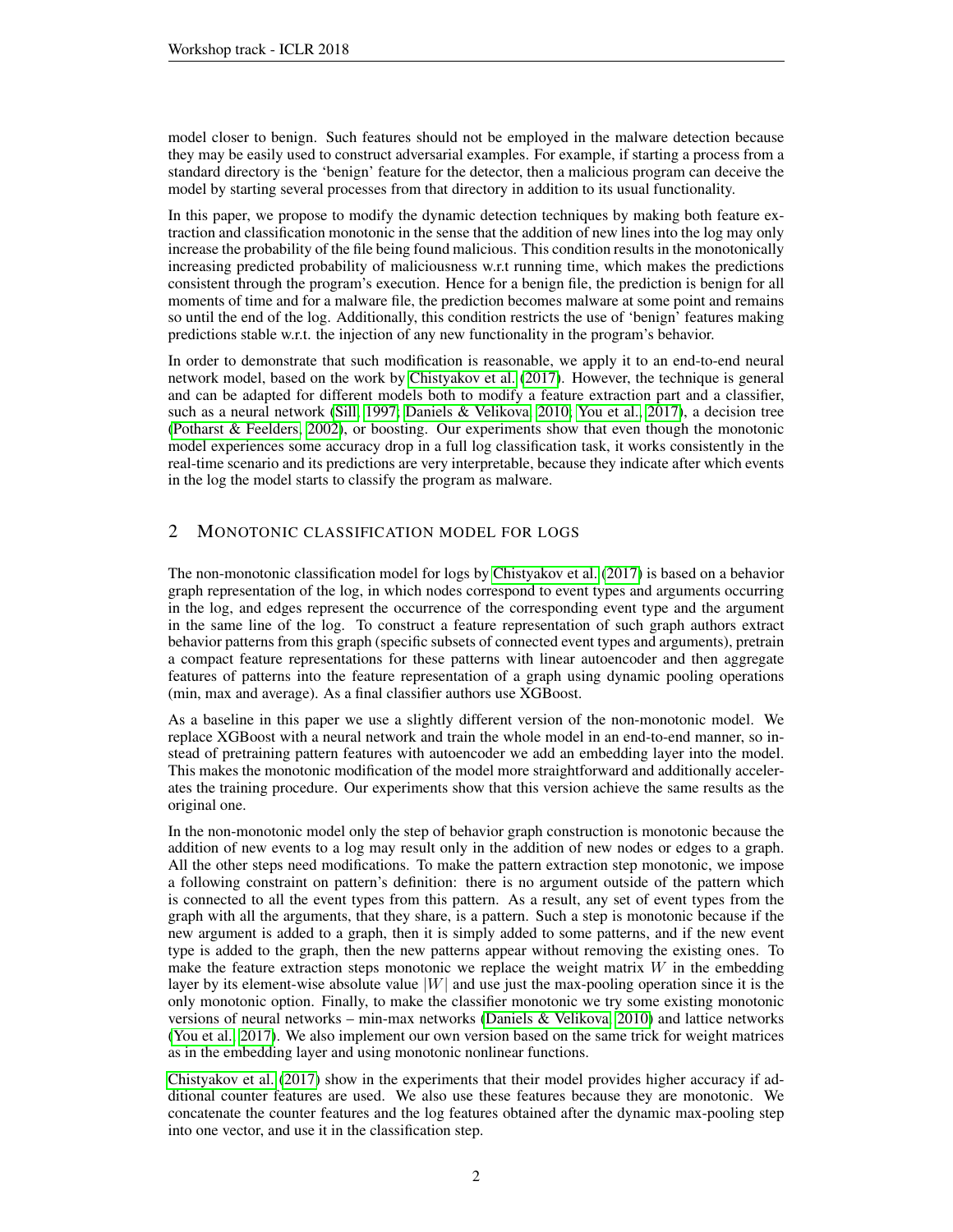<span id="page-2-0"></span>

Figure 1: Predictions of monotonic and non-monotonic models in the real-time scenario. On the vertical axis the pre-activation of the final neuron of the network is shown (the higher, the closer to the malware class). The values are shifted for each model in such way that the zero value corresponds to a classification threshold.

<span id="page-2-1"></span>Table 1: AUC-ROC of monotonic and non-monotonic models in two different scenarios: the full log classification and the real-time classification.

| <b>Scenario</b>                | Non-mon. |          |          | Mon. linear Mon. deep Mon. min-max |
|--------------------------------|----------|----------|----------|------------------------------------|
| Full logs (AUC-ROC)            | 0.999998 | 0.987430 | 0.992089 | 0.993811                           |
| Real-time $(AUC-ROC)$ 0.511195 |          | 0.987430 | 0.992089 | 0.993811                           |

### 3 EXPERIMENTS

In this section we compare the baseline non-monotonic model with several variations of monotonic model. In all variations the feature extraction part is the same, but classifiers are different: we implement a linear and a deep networks with modified weight matrices and a min-max network [\(Daniels & Velikova, 2010\)](#page-3-8). We also tried a lattice network [\(You et al., 2017\)](#page-3-9), but its training was unstable and it showed significantly worse results than the other variations. All the models are end-to-end trainable neural networks. Baseline non-monotonic model and monotonic model with deep neural network as a classifier have the same architecture. Details about network architectures are described in Appendix [A.](#page-4-0) Since there are no large publicly available datasets of the program's execution logs, 2.9M train objects and 1.2M test objects were collected for the experiments from our in-lab sandbox.

First, we compare similar non-monotonic and monotonic models qualitatively. We run both models in the real-time scenario in which the prediction is made after each new line in the log. The typical results for one malware and one benign file are shown in Figure [1.](#page-2-0) When the non-monotonic model sees the full log it makes the right prediction, but predictions for prefixes of the log are inconsistent and may change over time from malware to benign and vice versa several times. Predictions of the monotonic model grow with time monotonically, and therefore this model is much more suitable for the real-time scenario. Moreover, predictions of the monotonic model usually go up on very interpretable lines of the log, such as writing to the autorun, saving an URL corresponding to some cryptocurrency, and so on. Examples of such interpretations are presented in Appendix [B.](#page-4-1)

To compare the models quantitatively, we use the AUC-ROC measure. We compare the models both in the real-time scenario and in a full log classification. In the real-time scenario, the joint prediction for the log is computed as a maximum prediction on all the prefixes of this log. For monotonic models, predictions in both scenarios are the same, because the real-time prediction reaches its maximum on the full log. For the non-monotonic model, the real-time joint prediction is always greater or equal to the full log prediction. Obtaining the real-time joint prediction for the nonmonotonic model is a very time-consuming operation, therefore we do not compute the AUC-ROC on the full test set but just on the random subset of 1000 logs. The results of these experiments are shown in Table [1.](#page-2-1) In the full log classification task, monotonic models demonstrates less impressive results than the non-monotonic one. That is an expected outcome since monotonic models satisfies the additional constraints and therefore have less expressive power. On the contrary, in the real-time classification task, the non-monotonic model can't make any reasonable predictions. The reason for such behavior is that the non-monotonic model learns to use a lot of 'benign' features while we forbid monotonic models to do so.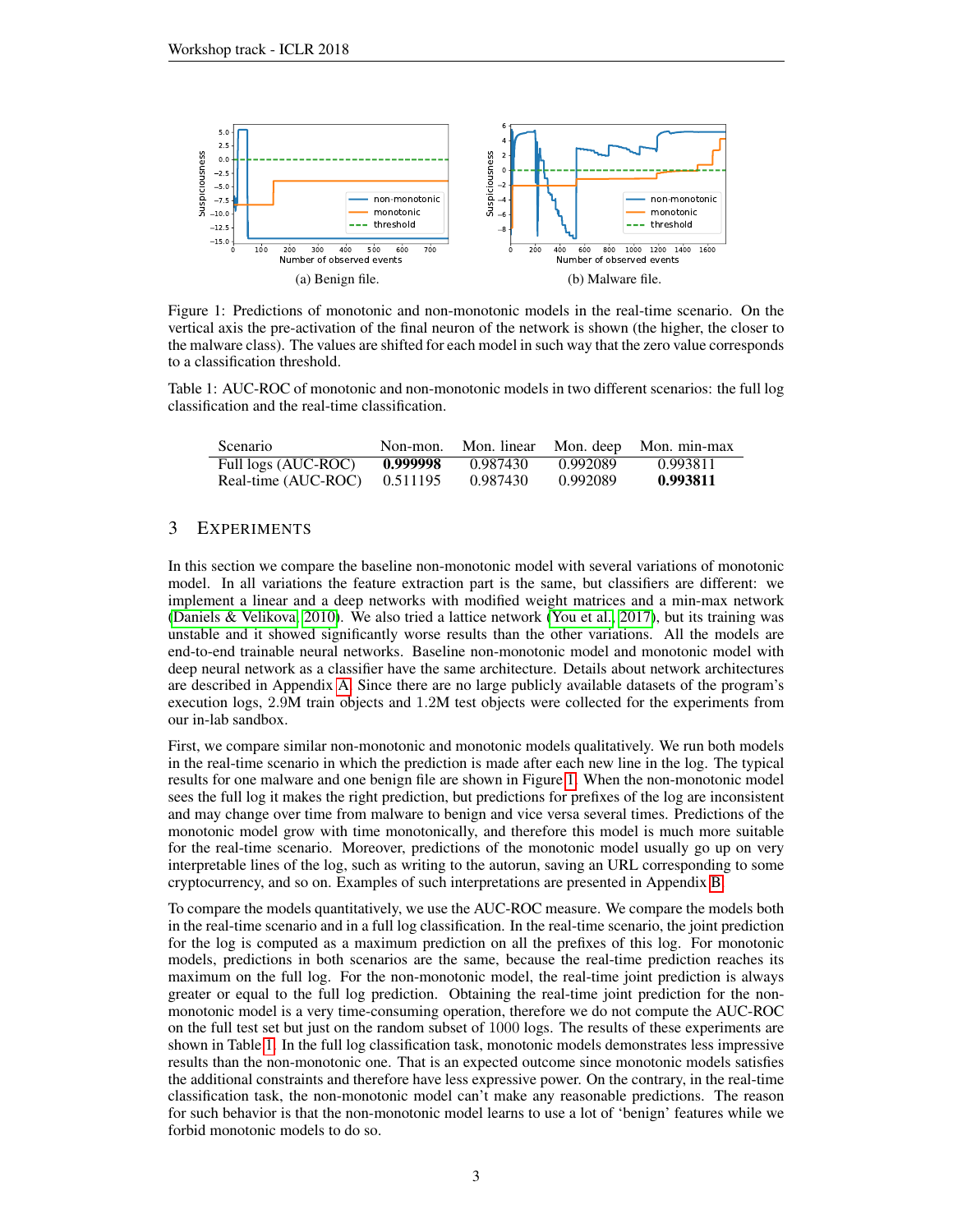#### ACKNOWLEDGMENTS

Ekaterina Lobacheva has been supported by Russian Science Foundation grant 17-71-20072.

#### **REFERENCES**

- <span id="page-3-1"></span>Ulrich Bayer, Paolo Milani Comparetti, Clemens Hlauschek, Christopher Kruegel, and Engin Kirda. Scalable, behavior-based malware clustering. In *NDSS*, volume 9, pp. 8–11. Citeseer, 2009.
- <span id="page-3-2"></span>Konstantin Berlin, David Slater, and Joshua Saxe. Malicious behavior detection using windows audit logs. In *Proceedings of the 8th ACM Workshop on Artificial Intelligence and Security*, pp. 35–44. ACM, 2015.
- <span id="page-3-0"></span>Alexander Chistyakov, Ekaterina Lobacheva, Arseny Kuznetsov, and Alexey Romanenko. Semantic embeddings for program behaviour patterns. In *Proceedings of the Workshop of the 5th International Conference on Learning Representations (ICLR)*, 2017.
- <span id="page-3-8"></span>Hennie Daniels and Marina Velikova. Monotone and partially monotone neural networks. *IEEE Transactions on Neural Networks*, 21(6):906–917, June 2010.
- <span id="page-3-3"></span>Wenyi Huang and Jack W. Stokes. Mtnet: a multi-task neural network for dynamic malware classification. In *Detection of Intrusions and Malware, and Vulnerability Assessment*, pp. 399–418. Springer, 2016.
- <span id="page-3-6"></span>Bojan Kolosnjaji, Apostolis Zarras, George Webster, and Claudia Eckert. Deep learning for classification of malware system call sequences. In *Australasian Joint Conference on Artificial Intelligence*, pp. 137–149. Springer, 2016.
- <span id="page-3-5"></span>Razvan Pascanu, Jack W. Stokes, Hermineh Sanossian, Mady Marinescu, and Anil Thomas. Malware classification with recurrent networks. In *IEEE International Conference on Acoustics, Speech and Signal Processing (ICASSP)*, pp. 1916–1920. IEEE, 2015.
- <span id="page-3-10"></span>R. Potharst and A. J. Feelders. Classification trees for problems with monotonicity constraints. *ACM SIGKDD Explorations Newsletter*, 4(1):1–10, June 2002.
- <span id="page-3-4"></span>Zahra Salehi, Ashkan Sami, and Mahboobe Ghiasi. MAAR: Robust features to detect malicious activity based on API calls, their arguments and return values. *Engineering Applications of Artificial Intelligence*, 59:93–102, 2017.

<span id="page-3-7"></span>Joseph Sill. Monotonic networks. In *NIPS*, 1997.

<span id="page-3-9"></span>Seungil You, David Ding, Kevin Canini, Jan Pfeifer, and Maya Gupta. Deep lattice networks and partial monotonic functions. In *NIPS*, 2017.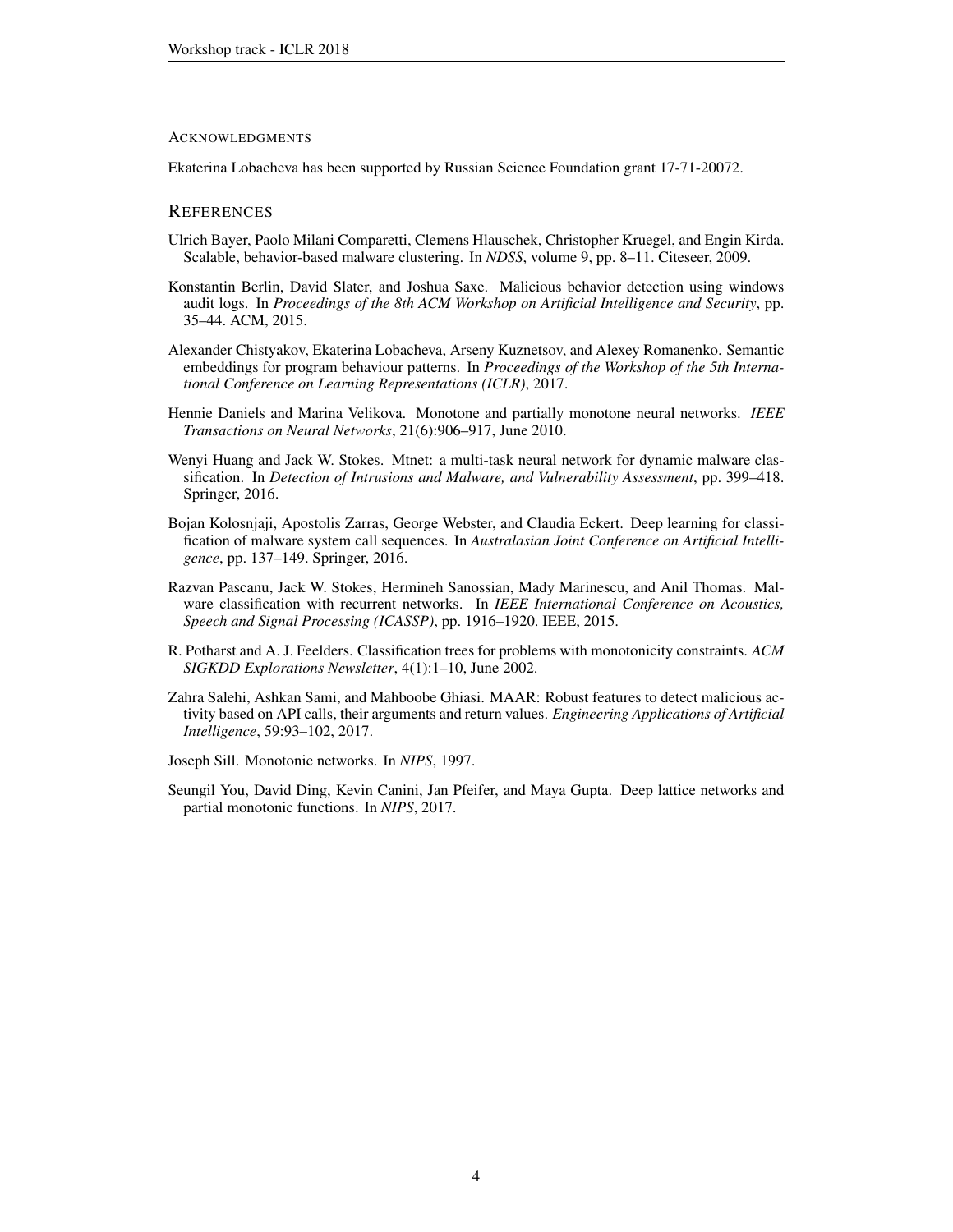# <span id="page-4-0"></span>A EXPERIMENTAL SETUP

Data format. The set of possible event types in the logs contains 180 different elements. Each argument is represented as a set of tokens. For example, the filename C:  $\W$ indows $\374683$ . ini corresponds to the set  $[′C′, '':\rangle′, 'Windows' , ''\rangle′, '374683′, '.'', 'ini'].$  We use the vocabulary of 135 907 most popular tokens from the training data. As a result, each pattern is described with a vector of size 136 087 with counters for event types and tokens.

Feature representation. For pattern feature extraction we use a linear embedding layer with output of size 300. In addition, we use counter features for 382 of the most popular event groups in the training data. As a result, the feature representation for graph contains 682 elements.

Classifiers. For the baseline non-monotone model and deep monotone model we use a neural network with 4 hidden layers as a classifier. These layers have the following architecture (numbers of hidden units and nonlinearities):  $600 \tanh - 300 \tELU - 100 \tELU - 50 \tanh$ . We also try a one linear layer classifier and a min-max network with 10 MIN blocks, 20 neurons each.

**Loss function.** We use the stochastic version of the continuous  $1 - AUC$  upper-bound as an objective in all experiments:

$$
\mathcal{L}(B,M)=\frac{1}{|B|\cdot |M|}\sum_{b\in B}\sum_{m\in M}\max(0,s_b-s_m+1)^2\geq \frac{1}{|B|\cdot |M|}\sum_{b\in B}\sum_{m\in M}\mathbb{I}[s_b\geq s_m]=1- AUC
$$

Where B and M are sets of benign and malicious items in a batch and  $s_x$  is the suspiciousness predicted by the trained model on object  $x$ . Minimizing of this objective affords to obtain higher AUC-ROC value than minimizing of the the standard log-loss and could be computed with  $O(|B| + |M|) \cdot \log(|B| + |M|)$  operations as the traditional AUC-ROC.

## <span id="page-4-1"></span>B INTERPRETATION OF PREDICTIONS OF THE MONOTONIC MODEL

Predictions of monotonic models are usually interpretable. In Figure [2](#page-5-0) we demonstrate predictions of the deep monotonic model for three malicious logs alongside with the suspicious lines from these logs on which the model's prediction grows significantly.

The top picture corresponds to a Cryptocurrency Trojan Miner. Here the model notice the start of a specific service, writing to the auto-run and saving a specific miner URL and port number to the system register.

The middle picture represents a typical ransomware cryptor. Almost all the time of execution the program takes a new file from a filesystem, modifies it somehow and then changes the file extension by adding xoxoxo (that could be read as hohoho in a Cyrillic notation). An interesting observation is that the model increases the predicted suspiciousness while reading the whole sequence but the detection threshold is crossed after approximately 350 events. So, if we stop the process at this point, we will save the rest of a filesystem from encryption.

The bottom picture the inspected program has no malicious activity except for starting a legitimate powershell process with a very interesting parameter – a long base64 encoded string. This string is an obfuscated malicious script.